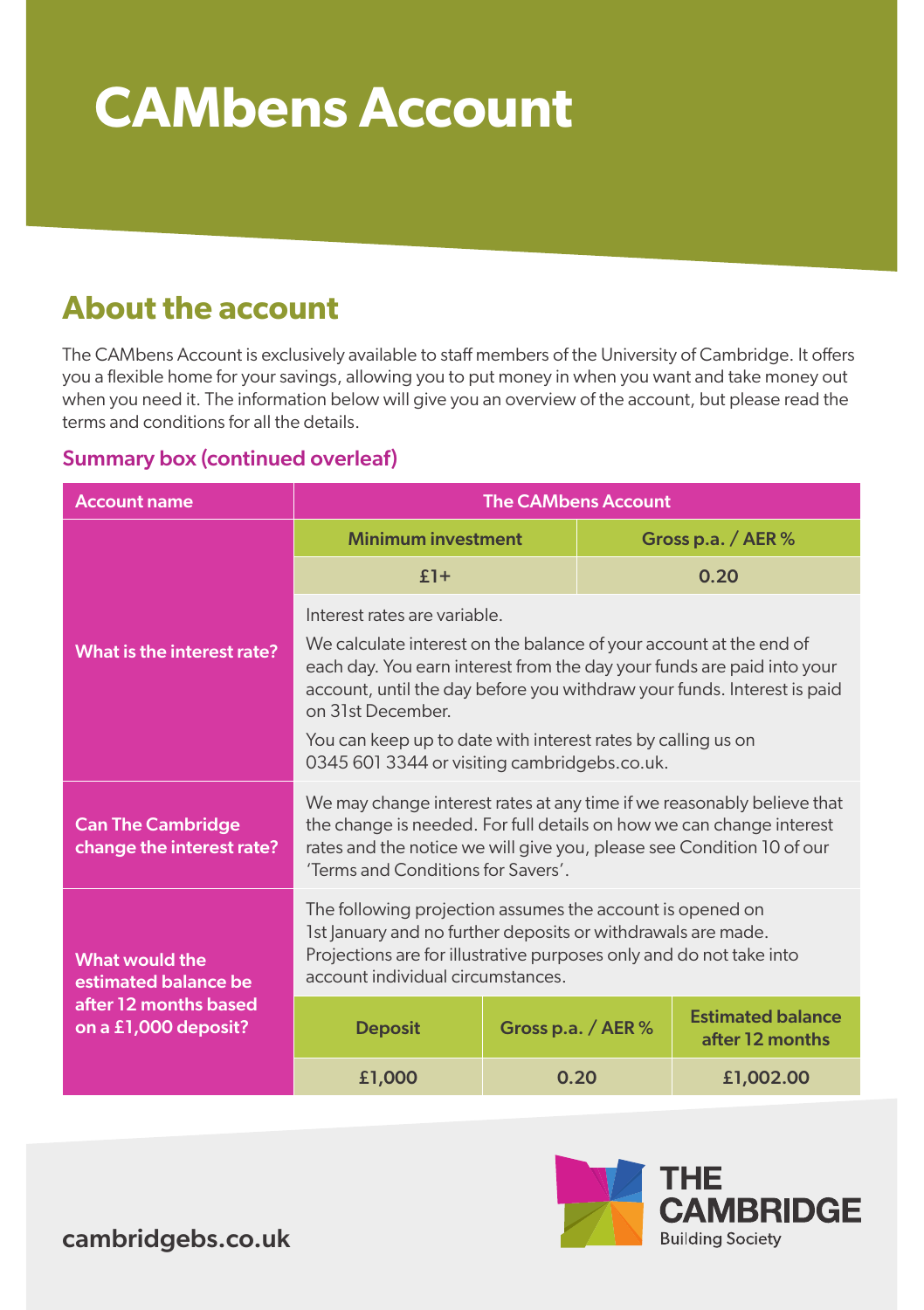#### Summary box (continued)

|                                         | <b>Opening the account:</b>                                                                                                                                                                                                                                                                                                                                           |  |  |  |
|-----------------------------------------|-----------------------------------------------------------------------------------------------------------------------------------------------------------------------------------------------------------------------------------------------------------------------------------------------------------------------------------------------------------------------|--|--|--|
| How do I open and<br>manage my account? | • exclusively available to staff of the University of Cambridge                                                                                                                                                                                                                                                                                                       |  |  |  |
|                                         | $\bullet$ the minimum amount required to open an account is £1                                                                                                                                                                                                                                                                                                        |  |  |  |
|                                         | • invest between £1 and £2,000,000                                                                                                                                                                                                                                                                                                                                    |  |  |  |
|                                         | • the overall maximum holding by any one person in respect of all<br>accounts with The Cambridge is £2,000,000                                                                                                                                                                                                                                                        |  |  |  |
|                                         | Manage the account:                                                                                                                                                                                                                                                                                                                                                   |  |  |  |
|                                         | • manage your account in branch, by phone or via post                                                                                                                                                                                                                                                                                                                 |  |  |  |
|                                         | • you can pay in cash and cheques and make debit card payments<br>at any of our branches or you can transfer funds from an existing<br>Cambridge Building Society account                                                                                                                                                                                             |  |  |  |
|                                         | • you can view and amend your details online or via The Cambridge<br>money app. Once registered you can also use our online services to<br>manage your account                                                                                                                                                                                                        |  |  |  |
| Can I withdraw money?                   | You can withdraw cleared funds from your account at any time<br>without giving notice or paying a fee. Our normal branch limits for<br>withdrawals are £500 in cash and up to £250,000 by cheque.<br>Larger cheque withdrawals are available upon request. We require at<br>least four working days before cheques paid into your account can be<br>drawn against.    |  |  |  |
| <b>Additional information</b>           | No tax will be automatically deducted from the interest paid on<br>this account.<br>You may need to pay tax on any interest that exceeds your Personal<br>Savings Allowance. For more information please contact HMRC or<br>visit hmrc.gov.uk.<br>Tax treatment and rate of interest payable will depend on individual<br>circumstances and may change in the future. |  |  |  |

The Gross rate is the contractual rate of interest payable before deduction of income tax at the rate specified by law.

The **Annual Equivalent Rate (AER)** is a notional rate which illustrates what the gross interest rate would be if interest was paid and added to the account annually.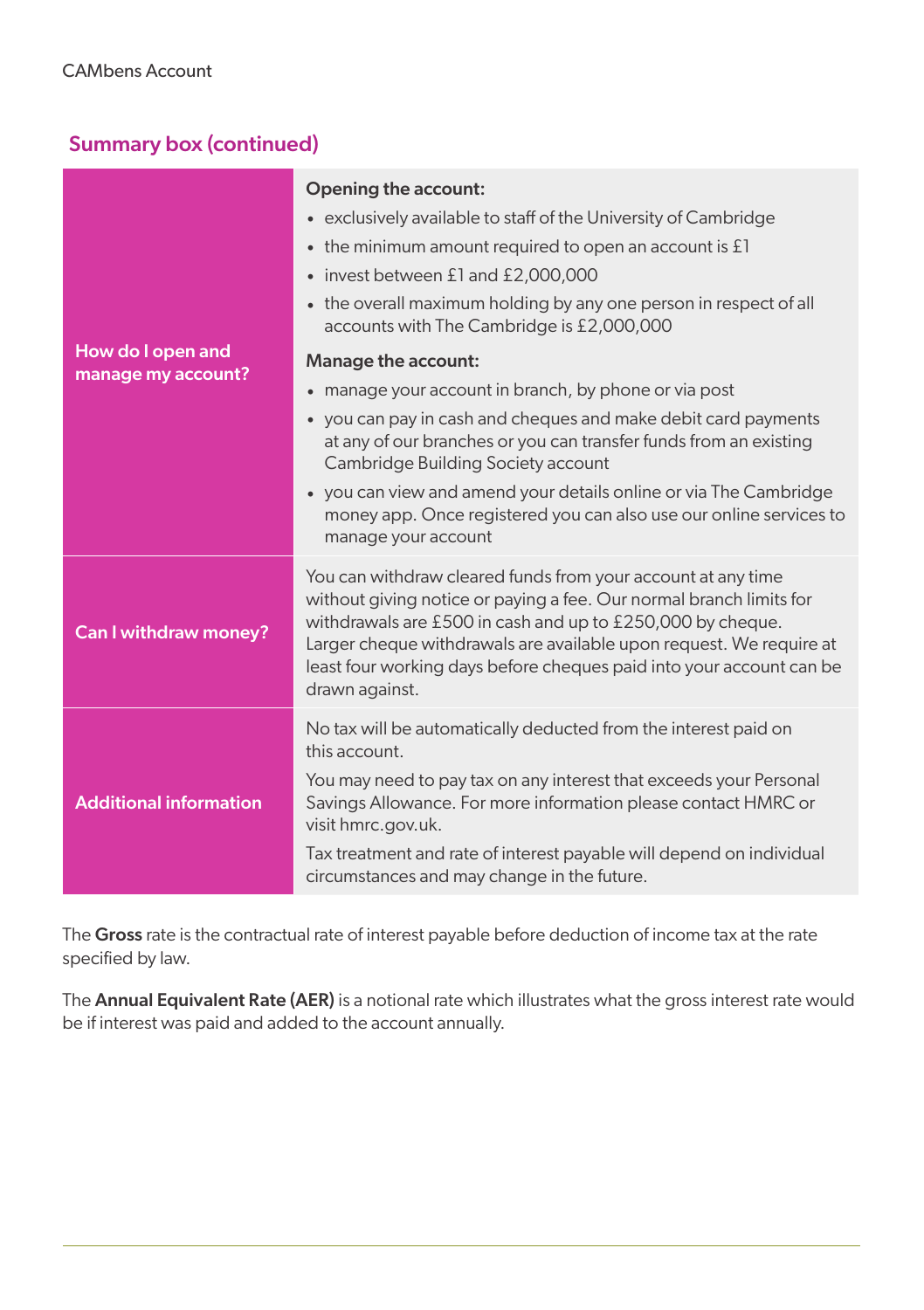# **14 days to change your mind**

If in the first 14 days of opening your account, you decide that the account you've chosen isn't right for you, you can have your money back – without penalty. We'll arrange to close the account and return your money or to switch your funds to another of our savings accounts. We'll pay you interest on the balance of your account up to the day before closure at the appropriate CAMbens Account rate.

Before choosing this account, please read the special terms and conditions.

## **Special terms and conditions**

Effective from 25th January 2022

#### 1. Introduction

- 1.1 These special terms and conditions apply to all CAMbens Accounts with the Society. Our 'Terms and Conditions for Savers' also apply to your account. Where the terms and conditions are inconsistent with the special conditions, these special conditions will apply.
- 1.2 In the special terms and conditions:
	- 'The Cambridge', 'the Society', 'we', 'us' and 'our' refer to The Cambridge Building Society; and
	- 'you' and 'your' refer to holders of savings accounts

#### 2. How to open your account

- 2.1 This is an individual account, and may only have one account holder.
- 2.2 You must be employed by the University of Cambridge at the time of opening the account.
- 2.3 In addition to our normal ID requirements you must provide us with an approved University of Cambridge ID card.

#### 3. Minimum investment

- 3.1 You must invest a minimum amount of £1 to open the account.
- 3.2 The minimum sum required to keep the account open is £1.

#### 4. Maximum investment

You can add to the balance of the CAMbens Account at any time up to a maximum amount of £2,000,000, but this limit is subject to the overall holding with the Society (see our 'Terms and Conditions for Savers').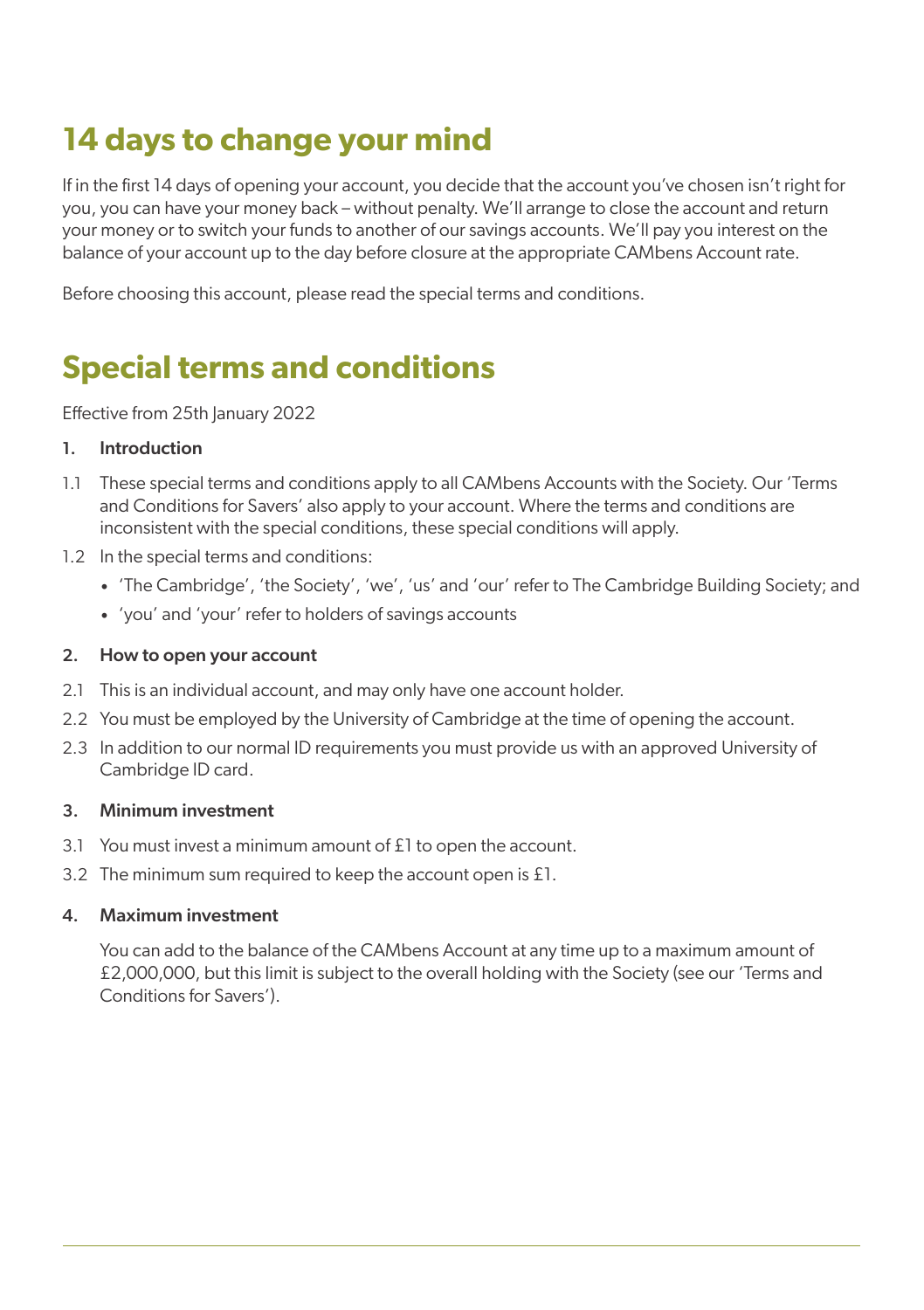#### 5. Withdrawals from your account and account closure

- 5.1 You may make withdrawals from, or close, the CAMbens Account at any time, if the funds you wish to withdraw are cleared (see our 'Terms and Conditions for Savers' for more details on uncleared funds).
- 5.2 We will provide a Withdrawal Request Form, which you must authorise by signing. We may request additional identification in order to complete the transaction.
- 5.3 You may use any of our branches to make your withdrawal or close your account. Our normal branch limits for cash and cheque withdrawals will apply.
- 5.4 We will not charge penalties for withdrawals or closure of the CAMbens Account.

#### 6. Interest rates

Interest rates are variable (see our 'Terms and Conditions for Savers' for details on how we can change interest rates).

#### 7. Interest payments

- 7.1 We pay interest on the CAMbens Account annually on 31st December. When you open your account you must advise us if you want the interest added to the CAMbens Account balance, transferred to another account held with us, or transferred to an account held with another bank or building society. Where interest is paid to an account with another provider it will reach the account the day after payment.
- 7.2 You may change your payment of interest instructions by writing to us. We will require a minimum of 14 working days' notice to carry out this change.